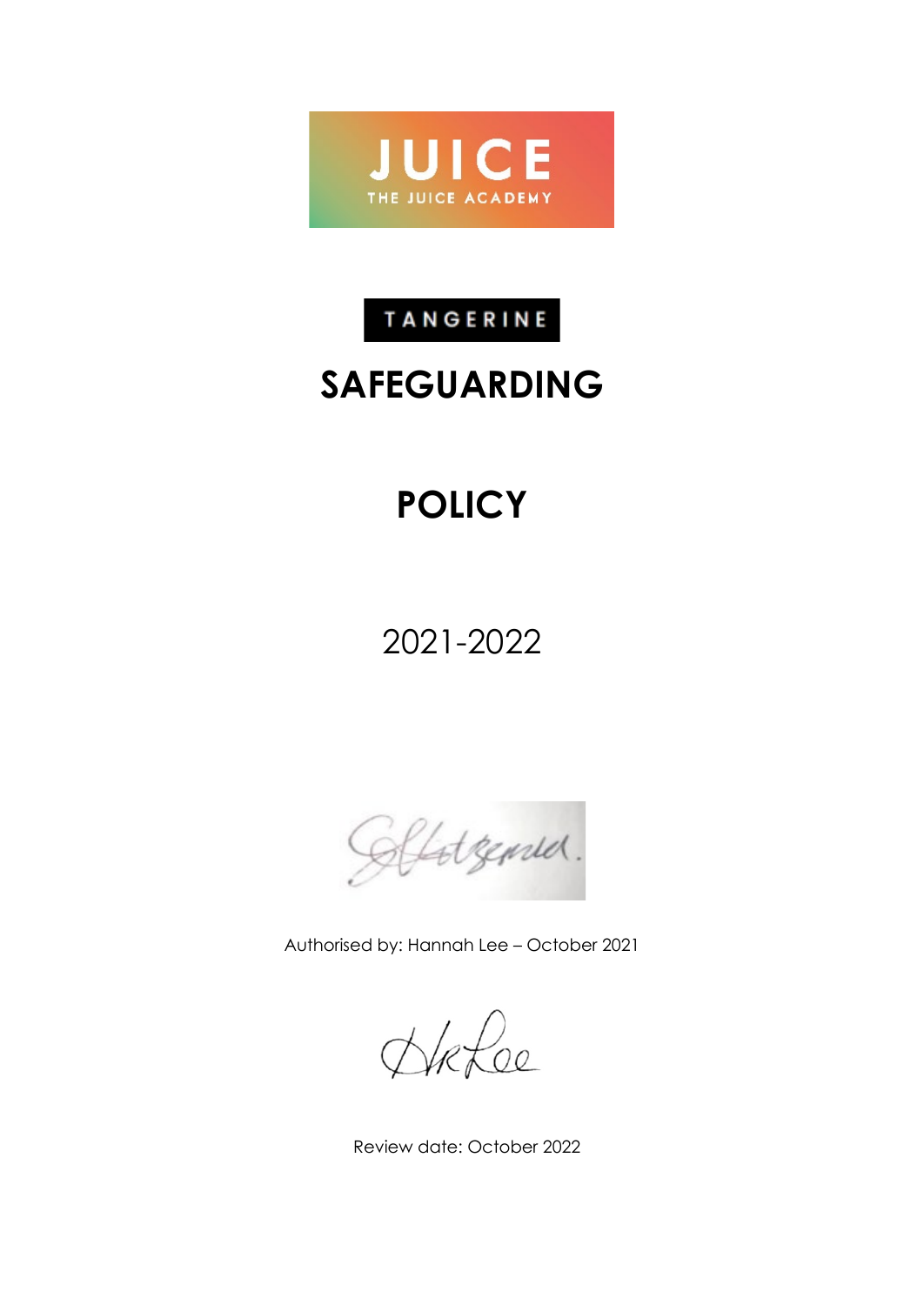## **INTRODUCTION**

The Safeguarding Policy for The Juice Academy reflects the importance of our responsibility to safeguard and promote the welfare of all our apprentices and staff by protecting them from physical, sexual or emotional abuse, neglect and bullying.

We are committed to providing a caring, friendly and safe environment for all our apprentices, so that they can learn in a relaxed and secure atmosphere. We believe every apprentice should be able to participate in all learning and social activities in an enjoyable and safe environment and be protected from harm. The Juice Academy have a statutory requirement under Sections 27 and 47 of the Children Act 1989 to assist the Local Authority Social Services Department acting on behalf of children in need. The Juice Academy will safeguard and promote the welfare of children in compliance with:

- The Children Act 1989 (as amended) to assist the Local Authority Social Services Department acting on behalf of children in need
- The Children and Social Work Act 2017 Safeguarding of Children (Chapter 2)
- The Safeguarding Vulnerable Groups Act 2006
- HM Government: Working Together to Safeguard Children 2018 safeguard and promote the welfare of children
- DfE's: Keeping Children Safe in Education (September 2021) Safeguarding is Everybody's Responsibility
- Ofsted Review: Sexual violence and sexual harassment between children in schools and colleges (September 2021)

Our Adult apprentices will fall under the Care Act (2014) legislation and the Care and Support guidance (2014).

The main aims of this policy are to ensure that staff are working together and fully engaged in being vigilant about raising awareness, embedding and monitoring safeguarding; that they overcome professional disbelief that such issues will not happen at The Juice Academy and ensure that we work alongside other professional bodies and agencies to ensure that our apprentices and staff are safe from harm.

#### **PROMOTING THE POLICY**

1) We will ensure that the policy is circulated amongst staff and apprentices, a copy of the policy will be made available for all employees, employers and apprentices.

2) The policy will be uploaded to The Juice Academy website

3) The policy will be made available to all staff via induction, training and other communication channels.

4) The apprentices will be introduced to the policy during their induction, and uploaded onto their shared cohort drive, accessible at all times. Training will include workshop delivery, 1:1 coaching and mentoring as well as on our website.

5) we also promote safeguarding within the terms of our Contract for Services and commitment statement

#### **RESPONSBILITY AND COMMITMENT**

All staff, apprentices and visitors have the responsibility to be vigilant in adhering to this policy and assessing the risks of their own work and/or activities. Employers also have a responsibility to the apprentices they employ. We recognise that we have a duty to help the employers that we work with, our staff and our apprentices to recognise their responsibilities, through guidance, support and training. As the employer of an apprentice, it is important that they understand their responsibilities to the apprentice and what safeguarding means to them. The use of the word 'individual' within the policy represents children and young people (under the age of 18), adults with a safeguarding need and adults with vulnerabilities.

The Juice Academy's Associate Director has overall responsibility for our Safeguarding Policy notwithstanding all staff and volunteers' individual responsibility to ensure that this policy is strictly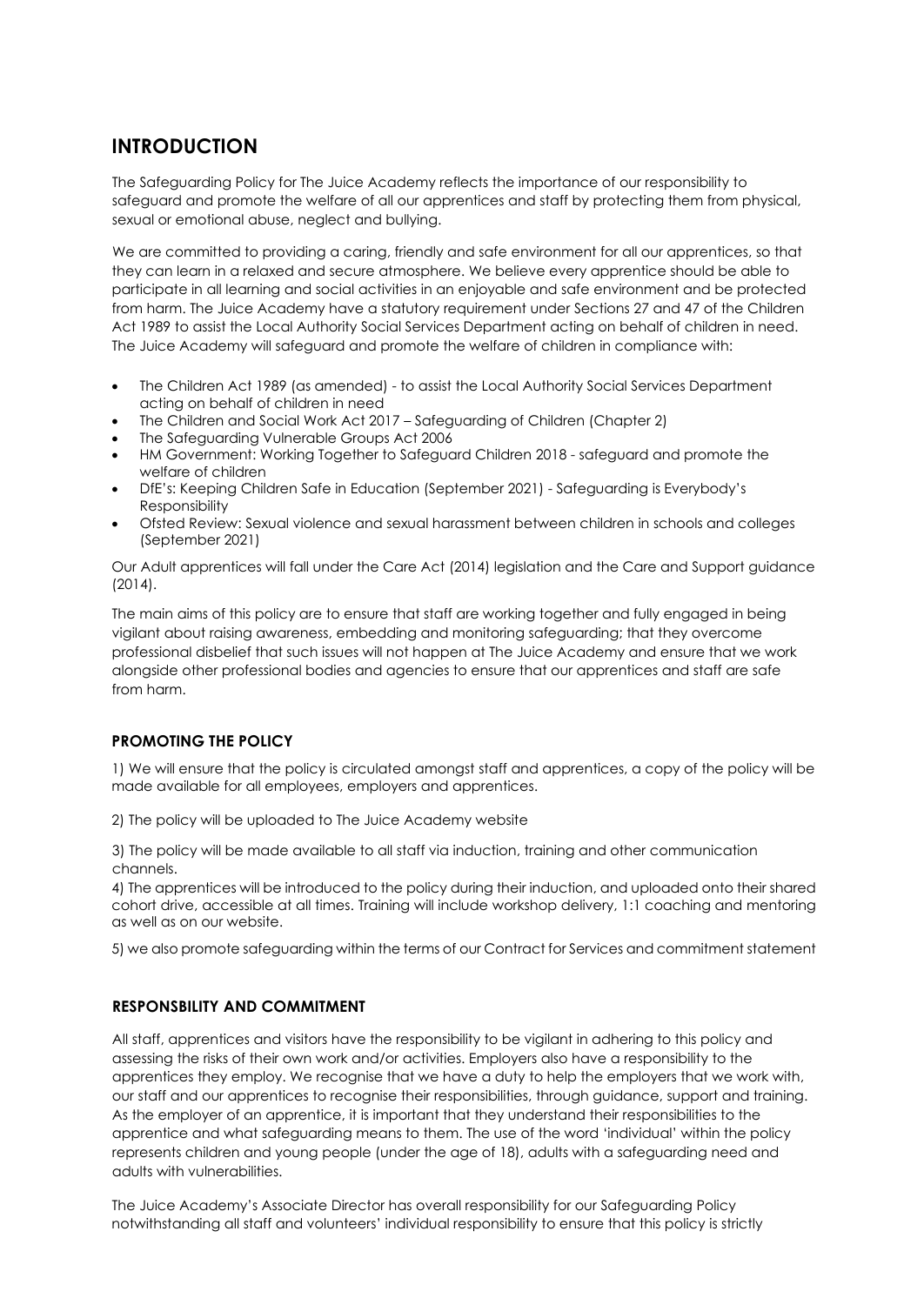adhered to. The Juice Academy's Designated Safeguarding Officers' will oversee safeguarding arrangements and take the Officer responsibility for dealing with safeguarding issues, providing advice and support for other staff, ensuring appropriate staff development, liaising with the authority, and working with other organisations as necessary. Our DSL's (Designated Safeguarding Officer) will have completed all relevant training. Our main provider, Apprentify, also have their own DSL's and all safeguarding issues via The Juice Academy will be submitted to Apprentify, working together on each case.

Employees and apprentices will commit to this policy their responsibility during the induction training and commitment statement. Employers will complete a Safeguarding and Prevent declaration where they will commit to their responsibilities.

## **SCOPE OF POLICY**

This policy covers all aspects of the work of The Juice Academy, including:

#### *Apprentices*

- Provision of a safe learning environment
- Clear system of personal care where appropriate, and personal safety
- Behaviour, discipline and exclusions

#### *Staff*

- Provision of a safe working environment
- Regular review of systems and procedures to ensure they're appropriate and effective
- Training and professional development

#### *External Agencies*

- Actively seek support and advice
- Collaboration with external bodies/stakeholders
- Contracting and sub-contracting arrangements

#### *Employers*

- Collaboration with Employers (nominated SPOC)
- Training and Awareness

The Juice Academy staff, will undertake appropriate training to ensure that they are clear about their role and the parameters of their responsibilities including their statutory safeguarding duties.

## **SAFEGUARDING ISSUES**

This policy covers the following safeguarding issues:

- Physical abuse
- Child criminal and sexual exploitation
- Emotional/psychological abuse
- Financial abuse
- Neglect by others
- Self-neglect
- Discriminatory abuse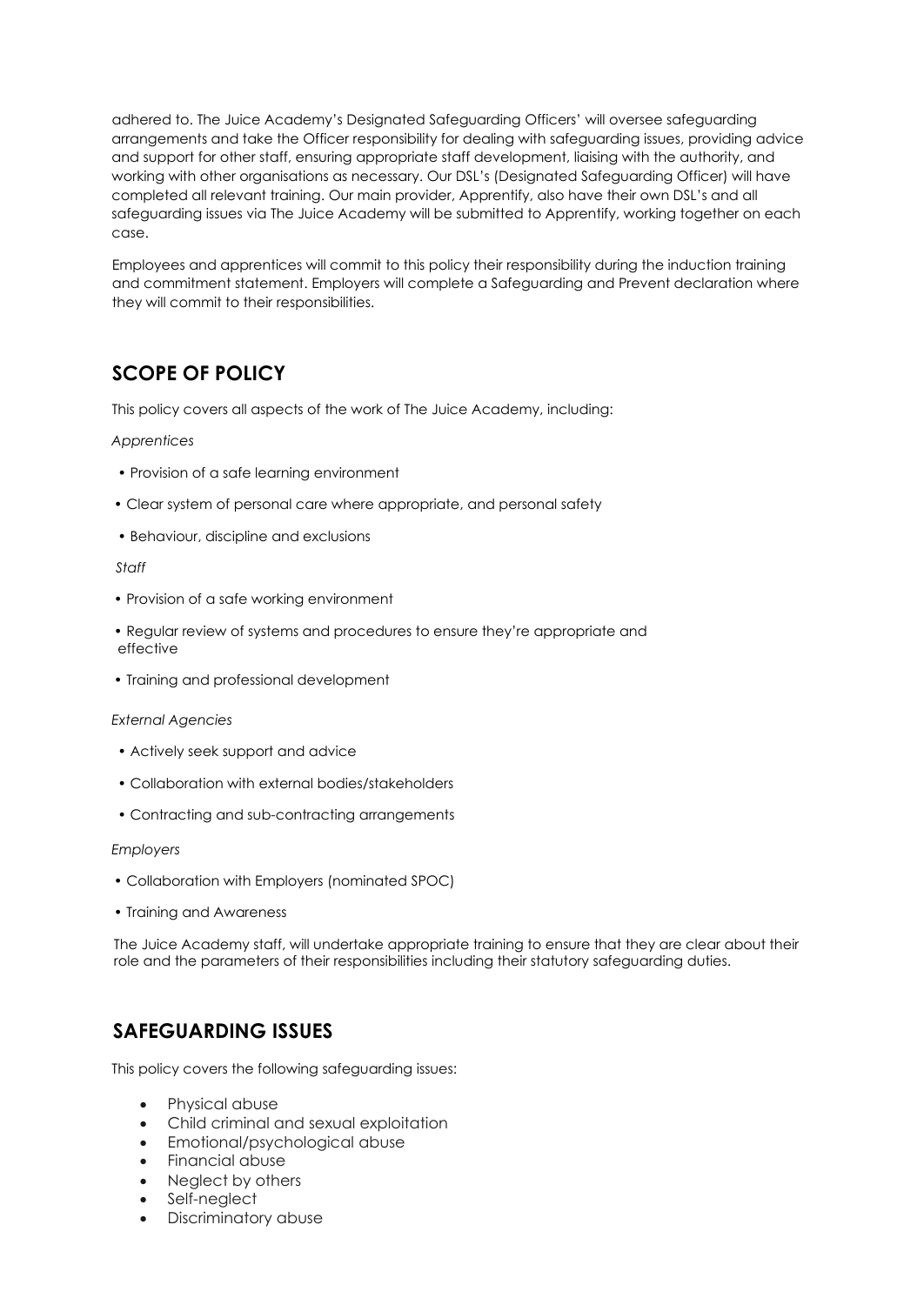- Organisational abuse
- Peer-on-peer abuse
- Harassment and bullying
- Serious violence
- Mental Health issues
- Online safety
- Cyber crime

## **IMPLEMENTATION**

In order to implement this policy, The Juice Academy will ensure that:

• A comprehensive recruitment procedure will be in place and followed to help deter, identify and reject applicants who might be unsuitable to work with apprentices

• All staff will have undergone an enhanced Disclosure and Barring Service check prior to starting work.

In addition:

- A central record of checks will be kept up-to-date (DBS tracker)
- All staff having access to/working with individuals, are required to supply references
- All staff will receive training in safeguarding awareness and regular updates

• All premises or locations that apprentices may be placed to gain work experience provide a safe environment. Furthermore, at all times safe working practice will be promoted in training and at work

• The Juice Academy will actively engage with external agencies in the interests of ensuring the safeguarding of apprentices. This may include the relevant Local Authority Designated Officer (LADO), NSPCC and Local Adults Safeguarding boards

• A culture will be created to ensure that at any time staff with any safeguarding questions or concerns are aware of their responsibility to inform and report where appropriate

• Arrangements for safeguarding will be reviewed, risk assessed and reported as part of the self-assessment process

The Juice Academy will:

- Put Safeguarding at the heart of everything we do
- Risk assess where the most vulnerable apprentices are and take safeguarding steps

• Ensure that senior management examine arrangements for safeguarding and review regularly

- DBS check all new staff joining the business
- Ensure that all staff receive basic awareness training in Safeguarding
- Cooperate with external agencies to safeguard vulnerable apprentices
- Take appropriate action when a disclosure is made
- Raise all safeguarding issues with our Main Provider

• Provide apprentices with information and/or training on safeguarding, raise awareness and how to access help and advice

- Seek apprentices' views on safeguarding matters and act upon their feedback
- Ensure all employees, employers and apprentices have access to this policy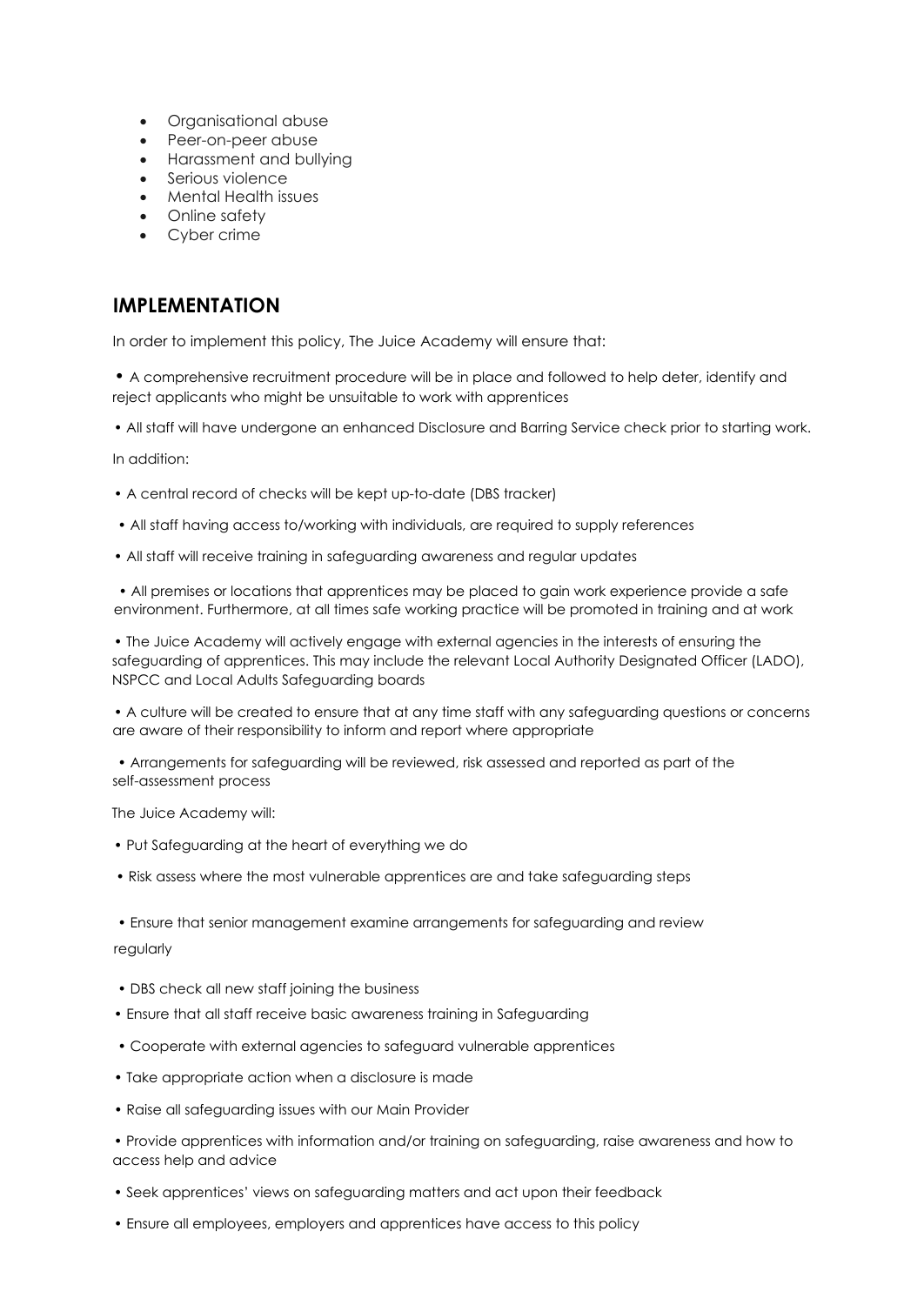## **EVALUATION OF IMPACT**

In order to deliver on its commitment to safeguarding, The Juice Academy will demonstrate planning and analysis of impact by evaluating the following operating principles:

- How effectively The Juice Academy is meeting statutory requirements
- How effective is the awareness-raising of safeguarding issues for staff, apprentices and partners
- How effective are the referral arrangements
- How effective are the consultations with apprentices and staff on safeguarding issues
- How effective are the improvements following actions taken, to address safeguarding issues

#### **COMMUNICATION**

Information about safeguarding and the process for Apprentices and staff to make a disclosure will be on our Main Provider's website [\(Apprentify\)](https://www.apprentify.com/) and explained to employers, applicants and apprentices at all stages throughout the journey. Information, guidance and documents for staff will be on The Juice Academy shared Google Drive, and backed up on the server.

#### **REPORTING AN INCIDENT**

All staff will adhere to the following guidelines:

- Following a disclosure, re-assure the apprentice that they have done the right thing
- Record what the apprentice said, using their words where possible. Sign and date the record
- Inform our DSO's as soon as possible and pass on the written record.
- Inform our Main provider partner. The most efficient way to do this is to complete the online form via their [website](https://www.apprentify.com/)
- Listen without making judgements and stay calm
- Try not to ask closed questions, unless necessary to safeguard the apprentice, and make sure you ask open questions
- Don't give an opinion or offer advice
- Don't promise confidentiality explain you may need to talk to a DSO
- If unable to follow the above guide, search for the most relevant website matching the situation and follow the most appropriate steps

Employees working closely with individuals should be alert to the possibilities of harm and they should follow the policy/process only—and not investigate or offer advice. If any member of staff has a safeguarding issue brought to their attention, they must treat it as a matter of urgency and contact one of our Designated Safeguarding Officers. Any concern must be documented using the form on the website within 2 hours of the disclosure. Unless the individual is in immediate harm, where the relevant authorities will be contacted immediately. In this situation ensure that the individual is accompanied and kept safe, pending advice from the relevant authorities.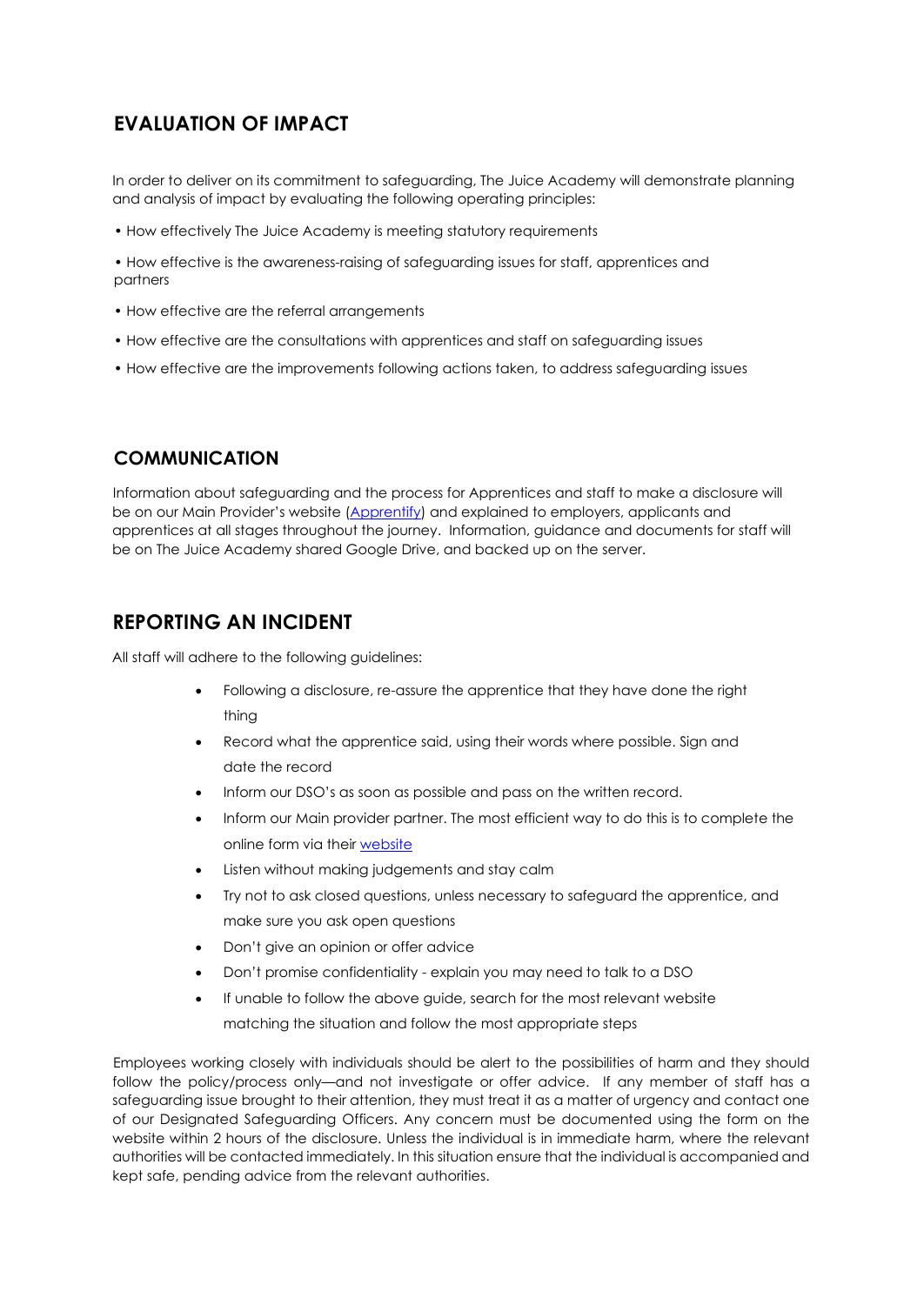### **INVESTIGATION**

If any member of staff has a safeguarding issue brought to their attention, they must treat it as a matter of urgency and contact one of our Designated Safeguarding Officers. Any concern must be documented using the form on the Main Provider website within 2 hours of the disclosure. Unless the individual is in immediate harm, where the relevant authorities will be contacted immediately. In this situation ensure that the individual is accompanied and kept safe, pending advice from the relevant authorities. It is the Designated Safeguarding Officer's responsibility to follow up, investigate and determine the best course of action, and appropriate organisations and/or local authorities to involve.

## **KEEPING YOURSELF SAFE**

To maintain yours and the Apprentice's safety, the following are strictly prohibited:

- Befriending apprentices on personal social media sites
- Distributing personal telephone numbers
- Visit apprentices at home or transporting apprentices to and from locations (this includes travelling in the car)
- Do not use sarcasm, insults or belittling comments towards Apprentices
- Personal relationships with apprentices
- It is important to be mindful of the following regarding your personal conduct:
- You will naturally build a rapport with apprentices through the apprenticeship contact, and the apprentices may see you as a confidante and support but be sure to maintain professional boundaries whenever carrying out work on The Juice Academy's behalf.
- Be respectful of all individuals, and appreciate you are in a position of trust. We can listen to their concerns and support them.
- Uphold confidentiality within certain remits when required by the situation but be careful not to promise to keep secrets or ask others to do so.
- Avoid spending time alone with apprentices in a closed environment. If this is unavoidable for example during a formal assessment/ examination, ensure a member of the site staff is aware where you are and monitors this.
- Be careful when giving apprentice advice as this is based on your opinion, focus support around information (facts) and guidance (signposting).
- If at any point, you feel unsafe in an apprentice's company inform the site manager, your line manager, the designated safeguarding Officers and leave the premises.

### **MONITORING IT USAGE**

- In the Academy, the apprentices are required to join the Tangerine WiFi, and there are blocks on inappropriate websites to ensure they're not accessing any threatening, explicit or radicalising content.
- There will always be an academy facilitator, so whilst the tutor is delivering the training, the facilitator can be vigilant about the apprentices' laptop activity
- Staff to complete an online safety course for awareness and increased knowledge
- Outside of the academy, employers are responsible for the monitoring of IT usage of apprentices and they are asked about what they have in place during